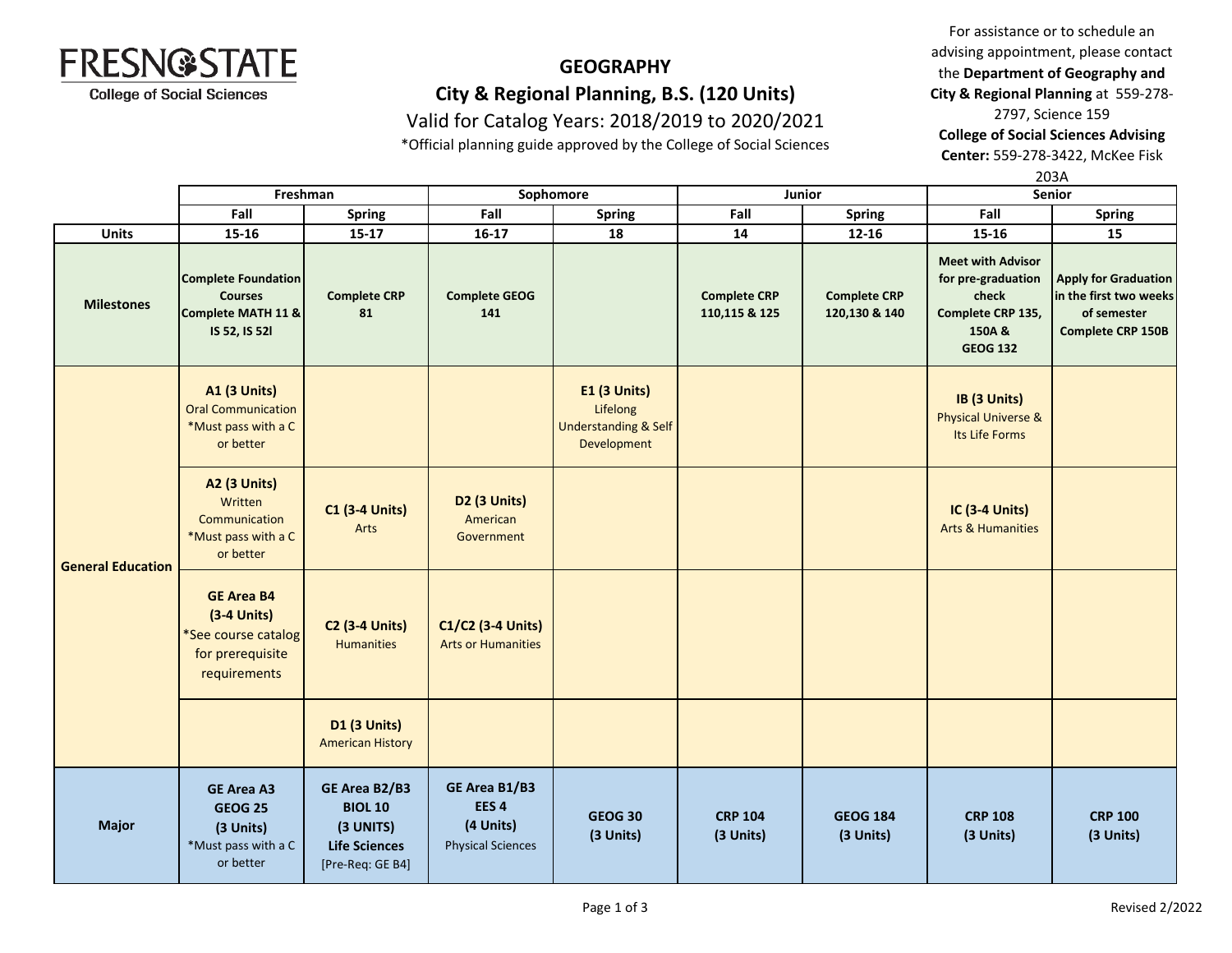

## **GEOGRAPHY City & Regional Planning, B.S. (120 Units)** Valid for Catalog Years: 2018/2019 to 2020/2021

\*Official planning guide approved by the College of Social Sciences

For assistance or to schedule an advising appointment, please contact the **Department of Geography and City & Regional Planning** at 559-278- 2797, Science 159

**College of Social Sciences Advising** 

**Center:** 559-278-3422, McKee Fisk

**Fall Spring Fall Spring Fall Spring Fall Spring Units 15-16 15-17 16-17 18 14 12-16 15-16 15** 203A **Freshman Sophomore Junior Senior IS 52 & 52L (3 units) GE Area D3 ECON 40 or 50 (3 Units) Social Science** [Pre-Req: GE A2] **CRP 81 (3 Units) CRP 102 (3 Units) CRP 106 (3 Units) CRP 107 (3 Units) CRP 109 (3 Units) CRP 101 (3 Units) GEOG 141 (3 Units) CRP 103 (3 Units) GE Area ID SOC 163**  (3 Units) Social, Political, & Economic Institutions [Pre-Req: GE Foundation & Breadth Area D] **CRP 105 (3 Units) CRP 196 (3 Units) Elective** (See Footnote for approved list) **Elective** (See Footnote for approved list) **UDWS (0-4 Units)** \*Upper Division Writing Exam OR "W" Course (IT 198W) (must pass with a C or better) **MI (3 Units)** Multicultural / International **Elective** (See Footnote for approved list) **Elective** (See Footnote for approved list) **Elective** (See Footnote for approved list) **Elective** (See Footnote for approved list) **Elective** (See Footnote for approved list) **Additional Graduation Requirements Major**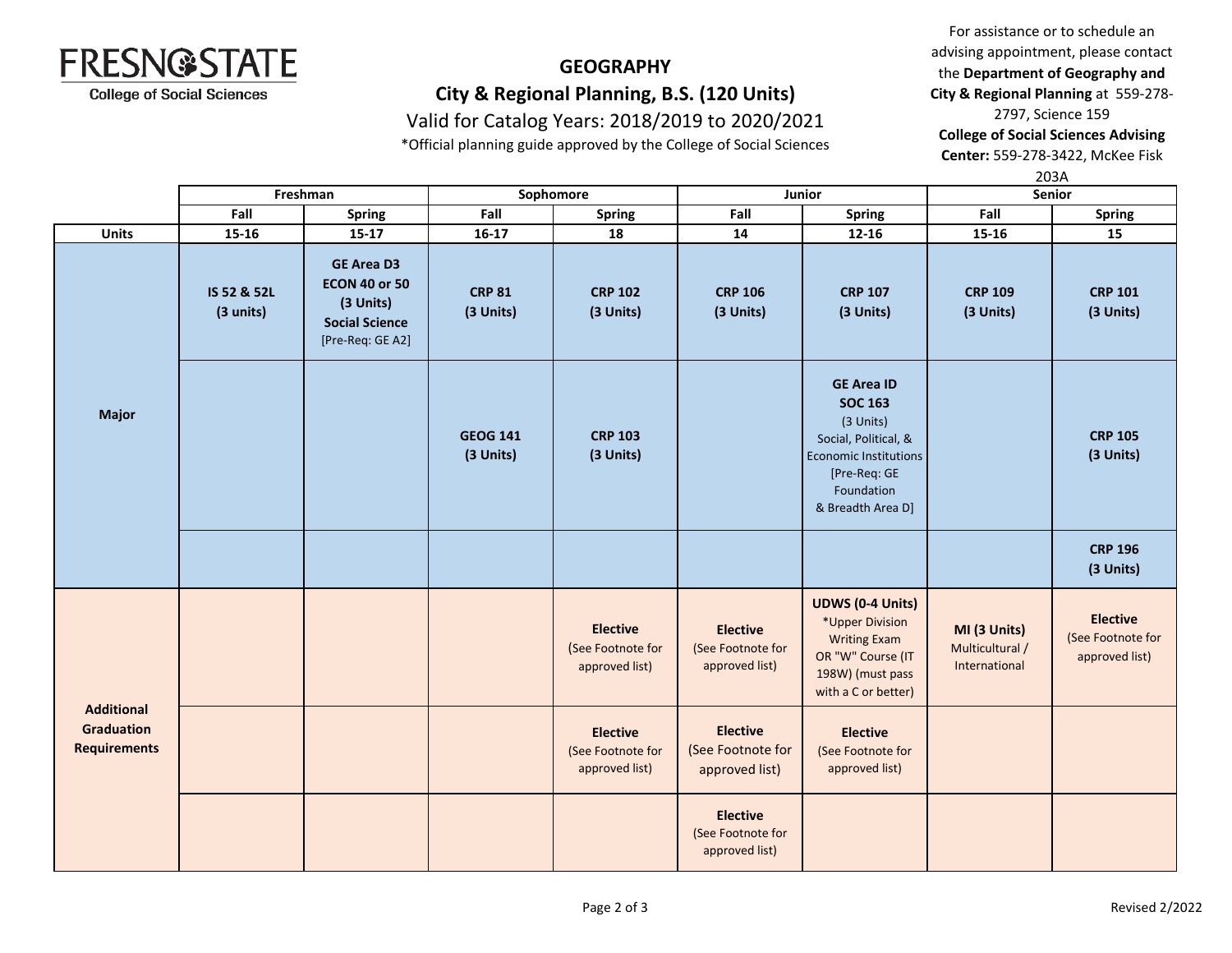

## **GEOGRAPHY City & Regional Planning, B.S. (120 Units)**

### Valid for Catalog Years: 2018/2019 to 2020/2021

\*Official planning guide approved by the College of Social Sciences

For assistance or to schedule an advising appointment, please contact the **Department of Geography and City & Regional Planning** at 559-278- 2797, Science 159

**College of Social Sciences Advising** 

**Center:** 559-278-3422, McKee Fisk

| 203A |
|------|
|------|

|              | Freshman |                        | Sophomore                                                            |                 | Junior    |           | Senior |               |
|--------------|----------|------------------------|----------------------------------------------------------------------|-----------------|-----------|-----------|--------|---------------|
|              | Fal.     | Spring                 | mШ<br>ган                                                            | Spring          | Fall      | Spring    | Fall   | <b>Spring</b> |
| <b>Units</b> | 15-16    | <b>15.17</b><br>15-T V | $\overline{A}$ $\overline{C}$ $\overline{A}$ $\overline{C}$<br>16-17 | <b>10</b><br>TО | . .<br>-- | $12 - 16$ | 15-16  | --            |

#### **FOOTNOTES:**

**Prerequisites/Corequisites:** Other restrictions may apply. Please see your course catalog for detailed prerequisite/corequisite requirements.

Of the required General Education units, 15 units will be satisfied by the following courses in additional requirements: 3 units of ECON 40/50 in G.E. D3, 3 units of GEOG 25 in G.E. A3, 3 units of BIOL 10 in G.E. B2; 3 units of EES 4 in G.E. B1; and 3 units of SOC 163 in G.E. ID.

**Grade Requirements:** CR/NC grading is not permitted in the City & Regional Planning major.

**Electives (17-20 Units):** GEOG 115, 118, 122, 127, 128, 132, 142, 143, 152, 167, 187T; BA 154; CE 150; EES 104W, 168; PLSI 160, 163, 175, 181; SOC 144, 184S

Upper Division Writing Skills requirement (UDWS): All undergraduate students must demonstrate competency in writing skills by passing the Upper Division Writing Exam (UDWE) or by obtaining a C or better in an approved upper division writing course, identified by the letter "W." IT 198W is recommended.

No General Education Integration or Multicultural/International course offered by the Department of Geography may be used to satisfy the General Education requirements for geography majors.

Substitutions: If substitutions/exceptions/waivers are made for any major courses that also meet GE and/or the Multicultural/International graduation requirement, the student is responsible for completing additional courses to satisfy the respective areas (GE and/or MI). This also includes the upperdivision writing requirement.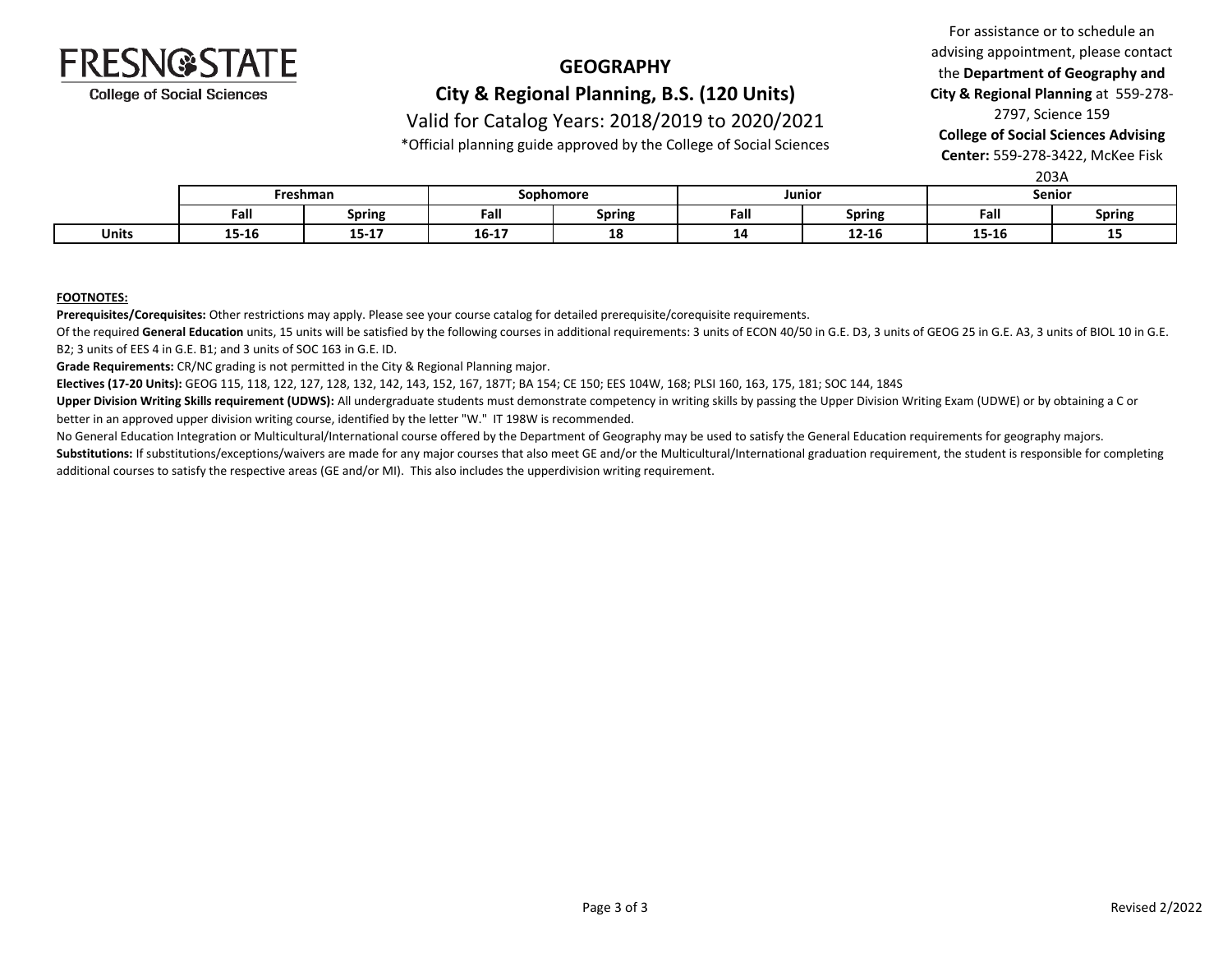

# **GEOGRAPHY**

**City & Regional Planning, B.S. (120 Units)** Valid for Catalog Years: 2017/2018

For assistance or to schedule an advising appointment, please contact the **Department of Geography and City & Regional Planning** at 559-278-

2797, Science 159 **College of Social Sciences Advising Center:** 559-278-3422, McKee Fisk

\*Official planning guide approved by the College of Social Sciences

|                             |                                                                                      |                                                                                                     | 203A                                                         |                                                                            |                                      |                                      |                                                                                                           |                                                                                                  |
|-----------------------------|--------------------------------------------------------------------------------------|-----------------------------------------------------------------------------------------------------|--------------------------------------------------------------|----------------------------------------------------------------------------|--------------------------------------|--------------------------------------|-----------------------------------------------------------------------------------------------------------|--------------------------------------------------------------------------------------------------|
|                             | Freshman                                                                             |                                                                                                     | Sophomore                                                    |                                                                            |                                      | Junior                               | Senior                                                                                                    |                                                                                                  |
|                             | Fall                                                                                 | <b>Spring</b>                                                                                       | Fall                                                         | <b>Spring</b>                                                              | Fall                                 | <b>Spring</b>                        | Fall                                                                                                      | <b>Spring</b>                                                                                    |
| <b>Units</b>                | 15-16                                                                                | $15 - 17$                                                                                           | $16-17$                                                      | 18                                                                         | 14                                   | 12-16                                | 15-16                                                                                                     | 15                                                                                               |
| <b>Milestones</b>           | <b>Complete Foundation</b><br><b>Courses</b><br>Complete MATH 11 &<br>IS 52, IS 521  | <b>Complete CRP</b><br>81                                                                           | <b>Complete GEOG</b><br>141                                  |                                                                            | <b>Complete CRP</b><br>110,115 & 125 | <b>Complete CRP</b><br>120,130 & 140 | <b>Meet with Advisor</b><br>for pre-graduation<br>check<br>Complete CRP 135,<br>150A &<br><b>GEOG 132</b> | <b>Apply for Graduation</b><br>in the first two weeks<br>of semester<br><b>Complete CRP 150B</b> |
| General<br><b>Education</b> | <b>A1 (3 Units)</b><br><b>Oral Communication</b><br>*Must pass with a C<br>or better |                                                                                                     |                                                              | E1 (3 Units)<br>Lifelong<br><b>Understanding &amp; Self</b><br>Development |                                      |                                      | IB (3 Units)<br><b>Physical Universe &amp;</b><br>Its Life Forms                                          |                                                                                                  |
|                             | <b>A2 (3 Units)</b><br>Written<br>Communication<br>*Must pass with a C<br>or better  | <b>C1 (3-4 Units)</b><br>Arts                                                                       | D2 (3 Units)<br>American<br>Government                       |                                                                            |                                      |                                      | IC (3-4 Units)<br><b>Arts &amp; Humanities</b>                                                            |                                                                                                  |
|                             | <b>GE Area B4</b><br>$(3-4$ Units)<br>*See course catalog<br>for prerequisite        | <b>C2 (3-4 Units)</b><br><b>Humanities</b>                                                          | C1/C2 (3-4 Units)<br><b>Arts or Humanities</b>               |                                                                            |                                      |                                      | MI (3 Units)<br>Multicultural /<br>International                                                          |                                                                                                  |
|                             |                                                                                      | D1 (3 Units)<br><b>American History</b>                                                             |                                                              |                                                                            |                                      |                                      |                                                                                                           |                                                                                                  |
| <b>Major</b>                | <b>GE Area A3</b><br><b>GEOG 25 (3 Units)</b><br>*Must pass with a C<br>or better    | GE Area B2/B3<br><b>BIOL 10 (3 UNITS)</b><br><b>Life Sciences]</b><br>[Pre-Req: GE B4]              | GE Area B1/B3<br>EES 4 (4 Units)<br><b>Physical Sciences</b> | <b>GEOG 30</b><br>(3 Units)                                                | <b>CRP 104</b><br>(3 Units)          | <b>GEOG 184</b><br>(3 Units)         | <b>CRP 108</b><br>(3 Units)                                                                               | <b>CRP 100</b><br>(3 Units)                                                                      |
|                             | IS 52 & 52L<br>(3 units)                                                             | <b>GE Area D3</b><br><b>ECON 40 or 50</b><br>(3 Units)<br><b>Social Science</b><br>[Pre-Req: GE A2] | <b>CRP 81</b><br>(3 Units)                                   | <b>CRP 102</b><br>(3 Units)                                                | <b>CRP 106</b><br>(3 Units)          | <b>CRP 107</b><br>(3 Units)          | <b>CRP 109</b><br>(3 Units)                                                                               | <b>CRP 101</b><br>(3 Units)                                                                      |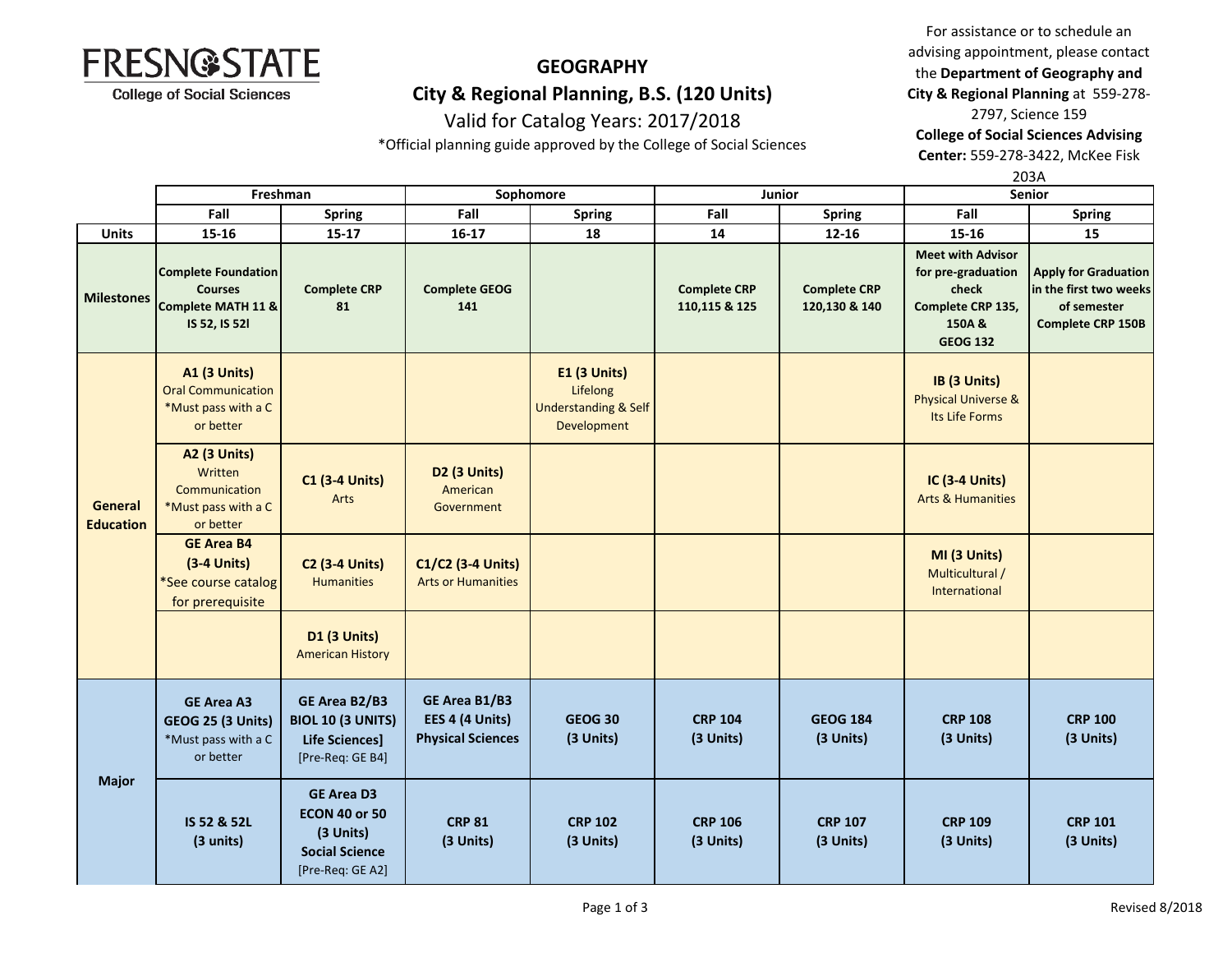

# **GEOGRAPHY**

**City & Regional Planning, B.S. (120 Units)** Valid for Catalog Years: 2017/2018

\*Official planning guide approved by the College of Social Sciences

advising appointment, please contact the **Department of Geography and City & Regional Planning** at 559-278- 2797, Science 159

For assistance or to schedule an

**College of Social Sciences Advising** 

**Center:** 559-278-3422, McKee Fisk

|                  |          |               | 203A                         |                                                        |                                                        |                                                                                                                                                          |       |                                                        |
|------------------|----------|---------------|------------------------------|--------------------------------------------------------|--------------------------------------------------------|----------------------------------------------------------------------------------------------------------------------------------------------------------|-------|--------------------------------------------------------|
|                  | Freshman |               |                              | Sophomore                                              | Junior                                                 |                                                                                                                                                          |       | <b>Senior</b>                                          |
|                  | Fall     | <b>Spring</b> | Fall                         | <b>Spring</b>                                          | Fall                                                   | <b>Spring</b>                                                                                                                                            | Fall  | <b>Spring</b>                                          |
| <b>Units</b>     | 15-16    | $15 - 17$     | $16 - 17$                    | 18                                                     | 14                                                     | $12 - 16$                                                                                                                                                | 15-16 | 15                                                     |
| <b>Major</b>     |          |               | <b>GEOG 141</b><br>(3 Units) | <b>CRP 103</b><br>(3 Units)                            |                                                        |                                                                                                                                                          |       | <b>CRP 105</b><br>(3 Units)                            |
|                  |          |               |                              |                                                        |                                                        | <b>GE Area ID</b><br><b>SOC 163 (3 Units)</b><br>Social, Political, &<br><b>Economic Institutions</b><br>[Pre-Req: GE<br>Foundation<br>& Breadth Area D] |       | <b>CRP 196</b><br>(3 Units)                            |
| <b>Electives</b> |          |               |                              | <b>Elective</b><br>(See Footnote for<br>approved list) | <b>Elective</b><br>(See Footnote for<br>approved list) | <b>UDWS (0-4 Units)</b><br>*Upper Division<br><b>Writing Exam</b><br>OR "W" Course (IT<br>198W) (must pass<br>with a C or better)                        |       | <b>Elective</b><br>(See Footnote for<br>approved list) |
|                  |          |               |                              |                                                        | <b>Elective</b><br>(See Footnote for<br>approved list) |                                                                                                                                                          |       |                                                        |
|                  |          |               |                              | <b>Elective</b><br>(See Footnote for<br>approved list) | <b>Elective</b><br>(See Footnote for<br>approved list) | <b>Elective</b><br>(See Footnote for<br>approved list)                                                                                                   |       |                                                        |